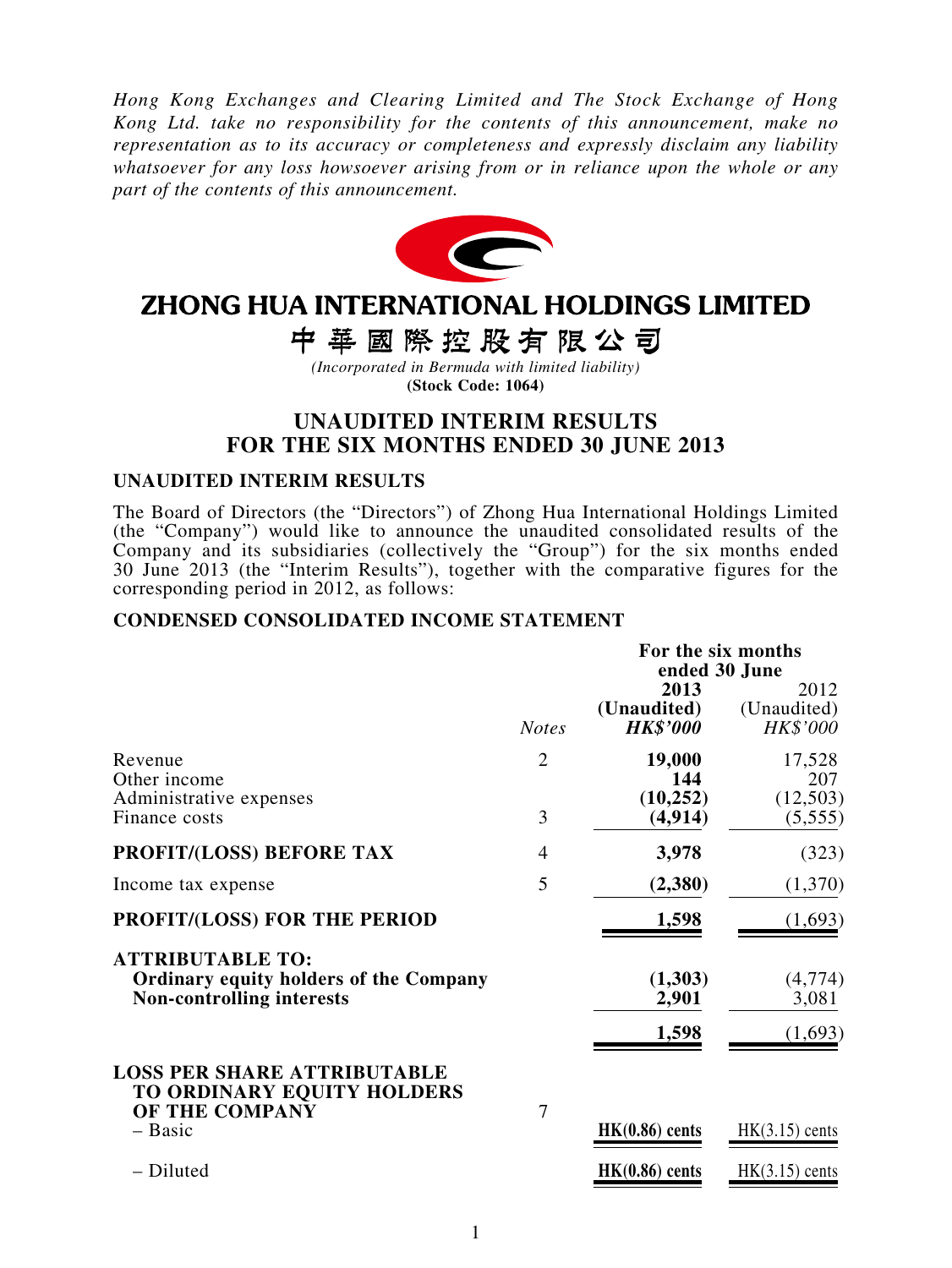# **CONDENSED CONSOLIDATED STATEMENT OF COMPREHENSIVE INCOME**

|                                         | For the six months |             |  |
|-----------------------------------------|--------------------|-------------|--|
|                                         | ended 30 June      |             |  |
|                                         | 2013               | 2012        |  |
| (Unaudited)                             |                    | (Unaudited) |  |
|                                         | <b>HK\$'000</b>    | HK\$'000    |  |
| Profit/(loss) for the period            | 1,598              | (1,693)     |  |
| Other comprehensive income/(expense)    |                    |             |  |
| Other comprehensive income/(expense)    |                    |             |  |
| may be reclassified to income statement |                    |             |  |
| <i>in subsequent periods:</i>           |                    |             |  |
| Exchange differences on translation of  |                    |             |  |
| foreign operations                      | 20,366             | (1,050)     |  |
| TOTAL COMPREHENSIVE INCOME/(EXPENSE)    |                    |             |  |
| <b>FOR THE PERIOD</b>                   | 21,964             | (2,743)     |  |
| Total comprehensive income/(expense)    |                    |             |  |
| attributable to:                        |                    |             |  |
| Ordinary equity holders of the Company  | 5,022              | (5,824)     |  |
| Non-controlling interests               | 16,942             | 3,081       |  |
|                                         | 21,964             | (2,743)     |  |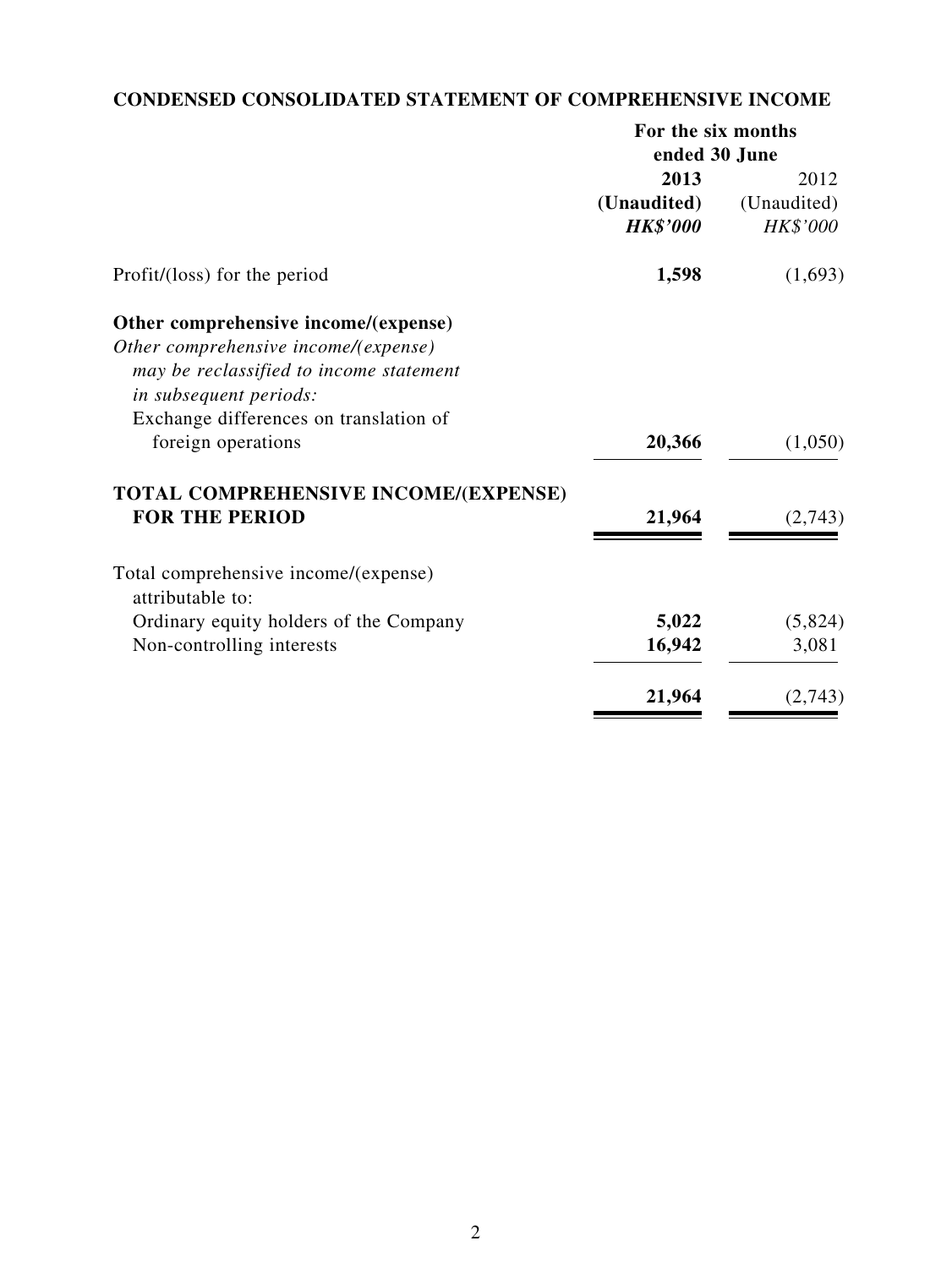# **CONDENSED CONSOLIDATED STATEMENT OF FINANCIAL POSITION**

|                                                                                                                                                                                   | <b>Notes</b> | 30 June<br>2013<br>(Unaudited)<br><b>HK\$'000</b>                | 31 December<br>2012<br>(Audited)<br>HK\$'000                     |
|-----------------------------------------------------------------------------------------------------------------------------------------------------------------------------------|--------------|------------------------------------------------------------------|------------------------------------------------------------------|
| <b>NON-CURRENT ASSETS</b><br>Property, plant and equipment<br>Investment properties<br>Investments in jointly-controlled entities                                                 |              | 7,299<br>3,729,879                                               | 7,515<br>3,700,000                                               |
| Total non-current assets                                                                                                                                                          |              | 3,737,178                                                        | 3,707,515                                                        |
| <b>CURRENT ASSETS</b><br>Properties held for sales<br>Trade receivables<br>Prepayments, deposits and other receivables<br>Cash and bank balances                                  | 8            | 41,695<br>14,577<br>18,939<br>26,800                             | 41,364<br>12,482<br>18,218<br>24,782                             |
| Total current assets                                                                                                                                                              |              | 102,011                                                          | 96,846                                                           |
| <b>CURRENT LIABILITIES</b><br>Trade payables<br>Tax payable<br>Other payables and accruals<br>Interest-bearing bank and other borrowings                                          | 9            | (2,624)<br>(36,000)<br>(51, 973)<br>(7,909)                      | (3,429)<br>(33, 335)<br>(41,590)<br>(7,698)                      |
| Total current liabilities                                                                                                                                                         |              | (98, 506)                                                        | (86, 052)                                                        |
| <b>NET CURRENT ASSETS</b>                                                                                                                                                         |              | 3,505                                                            | 10,794                                                           |
| <b>TOTAL ASSETS LESS</b><br><b>CURRENT LIABILITIES</b>                                                                                                                            |              | 3,740,683                                                        | 3,718,309                                                        |
| <b>NON-CURRENT LIABILITIES</b><br>Loan from a director<br>Due to a director<br>Long term other payables<br>Interest-bearing bank and other borrowings<br>Deferred tax liabilities |              | (80, 615)<br>(143, 582)<br>(124, 717)<br>(47, 447)<br>(775, 992) | (79, 975)<br>(147, 959)<br>(123, 607)<br>(50, 569)<br>(769, 833) |
| Total non-current liabilities                                                                                                                                                     |              | (1,172,353)                                                      | (1,171,943)                                                      |
| Net assets                                                                                                                                                                        |              | 2,568,330                                                        | 2,546,366                                                        |
| <b>EQUITY</b><br>Equity attributable to equity<br>holders of the Company<br>Issued capital                                                                                        |              | 15,140                                                           | 15,140                                                           |
| Reserves                                                                                                                                                                          |              | 785,236                                                          | 780,214                                                          |
| Non-controlling interests                                                                                                                                                         |              | 800,376<br>1,767,954                                             | 795,354<br>1,751,012                                             |
| <b>Total equity</b>                                                                                                                                                               |              | 2,568,330                                                        | 2,546,366                                                        |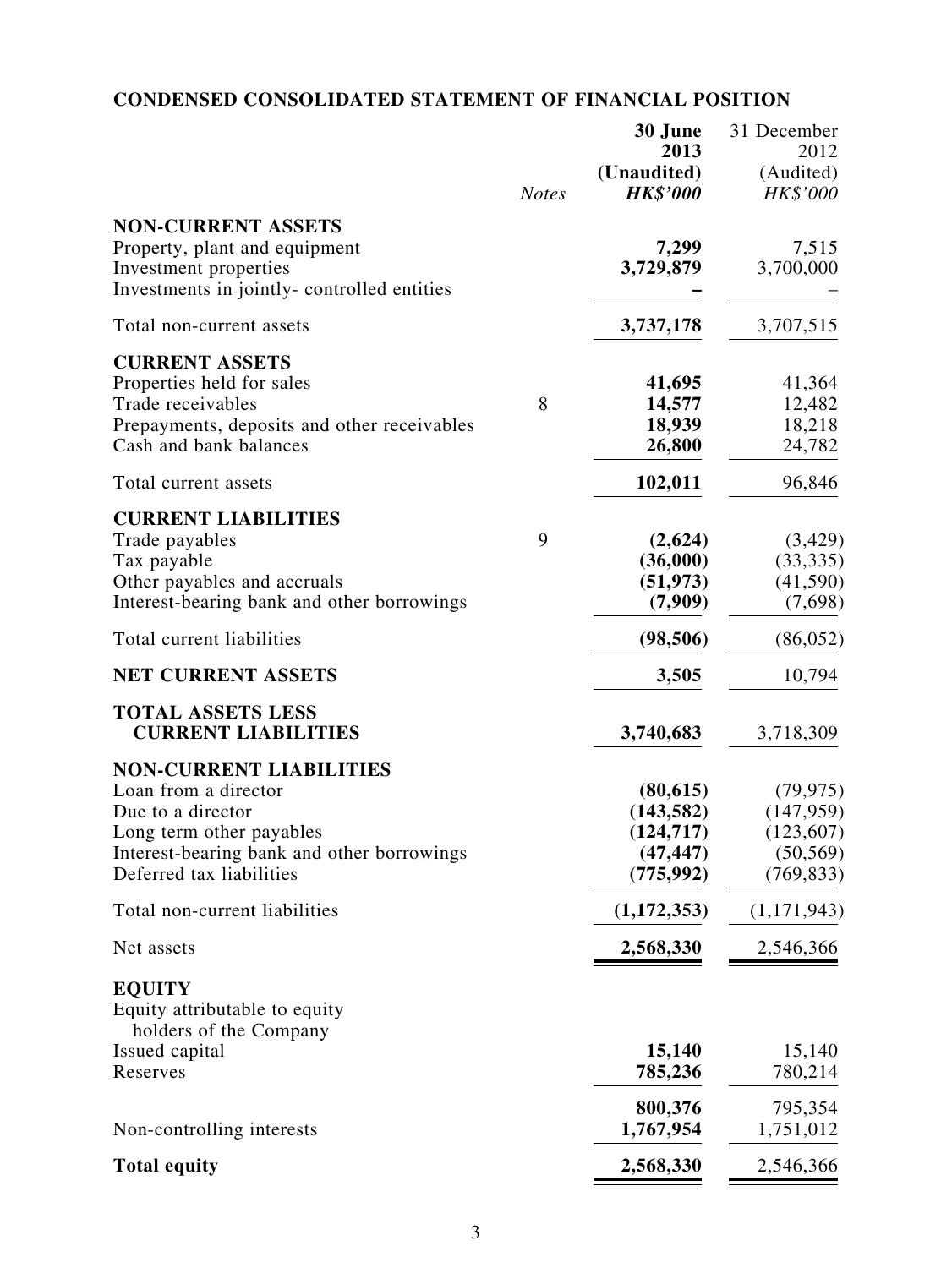*Notes:*

#### **1. BASIS OF PREPARATION AND SIGNIFICANT ACCOUNTING POLICIES**

The condensed consolidated interim financial statements are prepared in accordance with Hong Kong Accounting Standard ("HKAS") 34 "Interim Financial Reporting". The accounting policies and basis of preparation adopted in the preparation of the interim financial statements are the same as those used in the annual financial statements for the year ended 31 December 2012, except in relation to the following new and revised Hong Kong Financial Reporting Standards ("HKFRSs") which also include HKASs and Interpretations, that affect the Group and are mandatory for the accounting period beginning on or after 1 January 2013:

| <b>HKFRS 1 Amendments</b>  | Amendments to HKFRS 1 First-time Adoption of Hong Kong    |
|----------------------------|-----------------------------------------------------------|
|                            | Financial Reporting Standards - Government Loans          |
| <b>HKFRS 7 Amendments</b>  | Amendments to HKFRS 7 Financial Instruments:              |
|                            | Disclosures – Offsetting Financial Assets and             |
|                            | <i>Financial Liabilities</i>                              |
| HKFRS 10                   | <b>Consolidated Financial Statements</b>                  |
| <b>HKFRS 11</b>            | Joint Arrangements                                        |
| HKFRS 12                   | Disclosure of Interests in Other Entities                 |
| HKFRS 10, HKFRS 11         | Amendments to HKFRS 10, HKFRS 11 and HKFRS 12 -           |
| and HKFRS 12 Amendments    | <b>Transition Guidance</b>                                |
| <b>HKFRS 13</b>            | Fair Value Measurement                                    |
| <b>HKAS 1 Amendments</b>   | Amendments to HKAS 1 Presentation of Financial            |
|                            | Statements – Presentation of Items of Other               |
|                            | Comprehensive Income                                      |
| HKAS 19 (2011)             | <b>Employee Benefits</b>                                  |
| HKAS 27 (2011)             | Separate Financial Statements                             |
| HKAS 28 (2011)             | Investments in Associates and Joint Ventures              |
| HK(IFRIC)-Int 20           | Stripping Costs in the Production Phase of a Surface Mine |
| <b>Annual Improvements</b> | Amendments to a number of HKFRSs issued in June 2012      |
| 2009-2011 Cycle            |                                                           |

The adoption of these new and revised HKFRSs had no material effect on how the results and financial position for the current or prior accounting periods have been prepared and presented. Accordingly, no prior period adjustment has been required.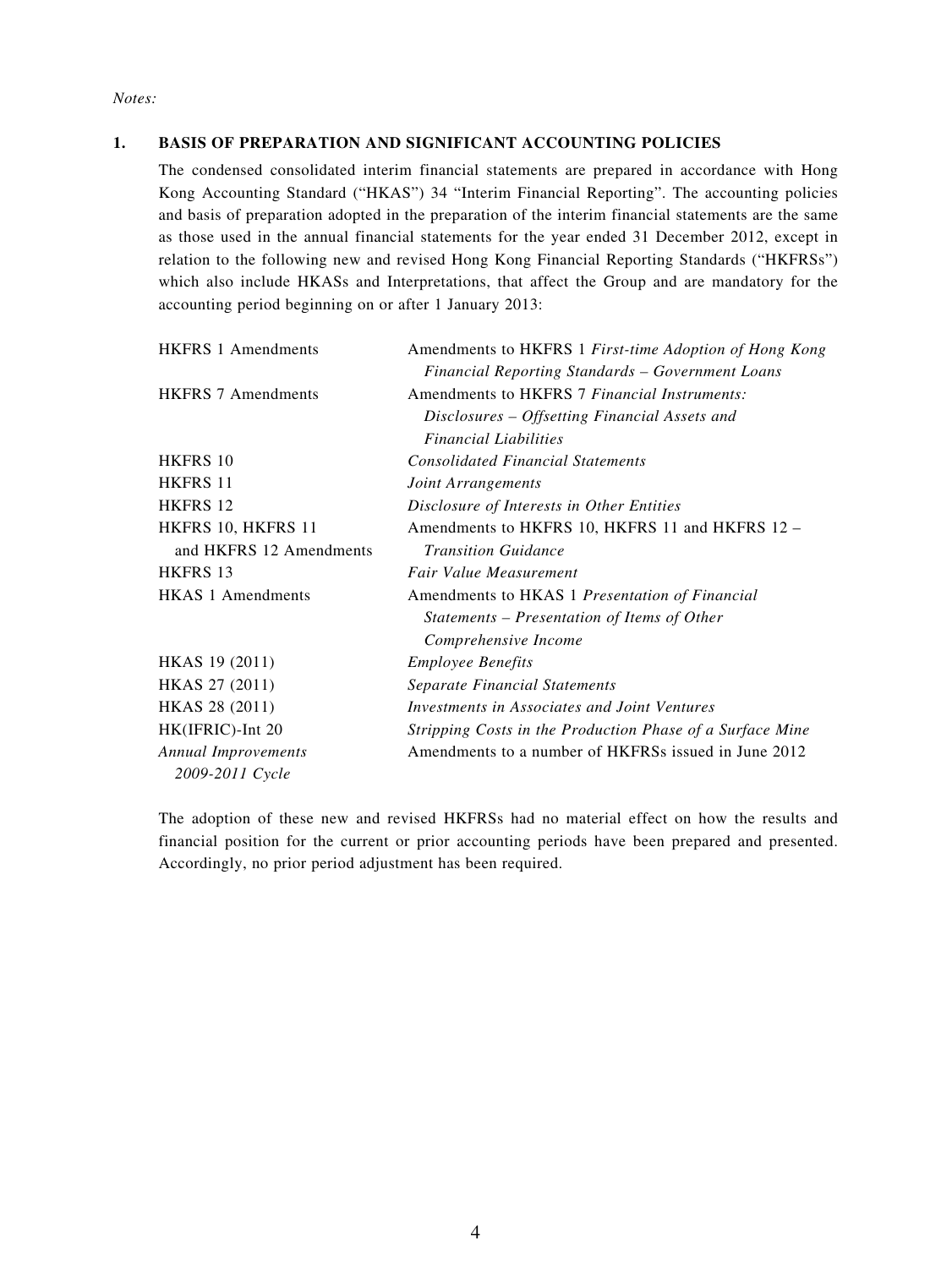#### **2. OPERATING SEGMENT INFORMATION**

For management purposes, the Group is organised into business units based on their services and two reportable operating segments as follows:

- (a) the property investment segment, which invests in properties located in the Mainland of the People's Republic of China ("Mainland China") for rental income potential; and
- (b) the corporate and other segment, which provides management services to group companies.

The accounting policies of the operating segments are the same as those described in the Group's financial statements for the year ended 31 December 2012.

No geographical segment information is presented as over 90% of the Group's revenue is derived from customers based in Mainland China.

The following table presents revenue and results information for the Group's operating segments:

#### **For the six months ended 30 June**

|                              | <b>Property investment</b> |             | Corporate and others |             | Total           |             |
|------------------------------|----------------------------|-------------|----------------------|-------------|-----------------|-------------|
|                              | 2013                       | 2012        | 2013                 | 2012        | 2013            | 2012        |
|                              | (Unaudited)                | (Unaudited) | (Unaudited)          | (Unaudited) | (Unaudited)     | (Unaudited) |
|                              | <b>HK\$'000</b>            | HK\$'000    | <b>HK\$'000</b>      | HK\$'000    | <b>HK\$'000</b> | HK\$'000    |
| Segment revenue:             |                            |             |                      |             |                 |             |
| Sales to external customers  | 19,000                     | 17,528      |                      |             | 19,000          | 17,528      |
| Segment results              | 14,290                     | 10,435      | (5,542)              | (5,410)     | 8,748           | 5,025       |
| Other income                 |                            |             |                      |             | 144             | 207         |
| Finance costs                |                            |             |                      |             | (4,914)         | (5,555)     |
| Profit/(loss) before tax     |                            |             |                      |             | 3,978           | (323)       |
| Income tax expense           |                            |             |                      |             | (2,380)         | (1,370)     |
| Profit/(loss) for the period |                            |             |                      |             | 1,598           | (1,693)     |

#### **Information about major customers**

For the six months ended 30 June 2013 (the "Period"), aggregate revenue from four customers (2012: four) with each of whom transactions had exceeded 10% of the Group's total revenue amounted to approximately HK\$19,000,000 (2012: HK\$17,528,000).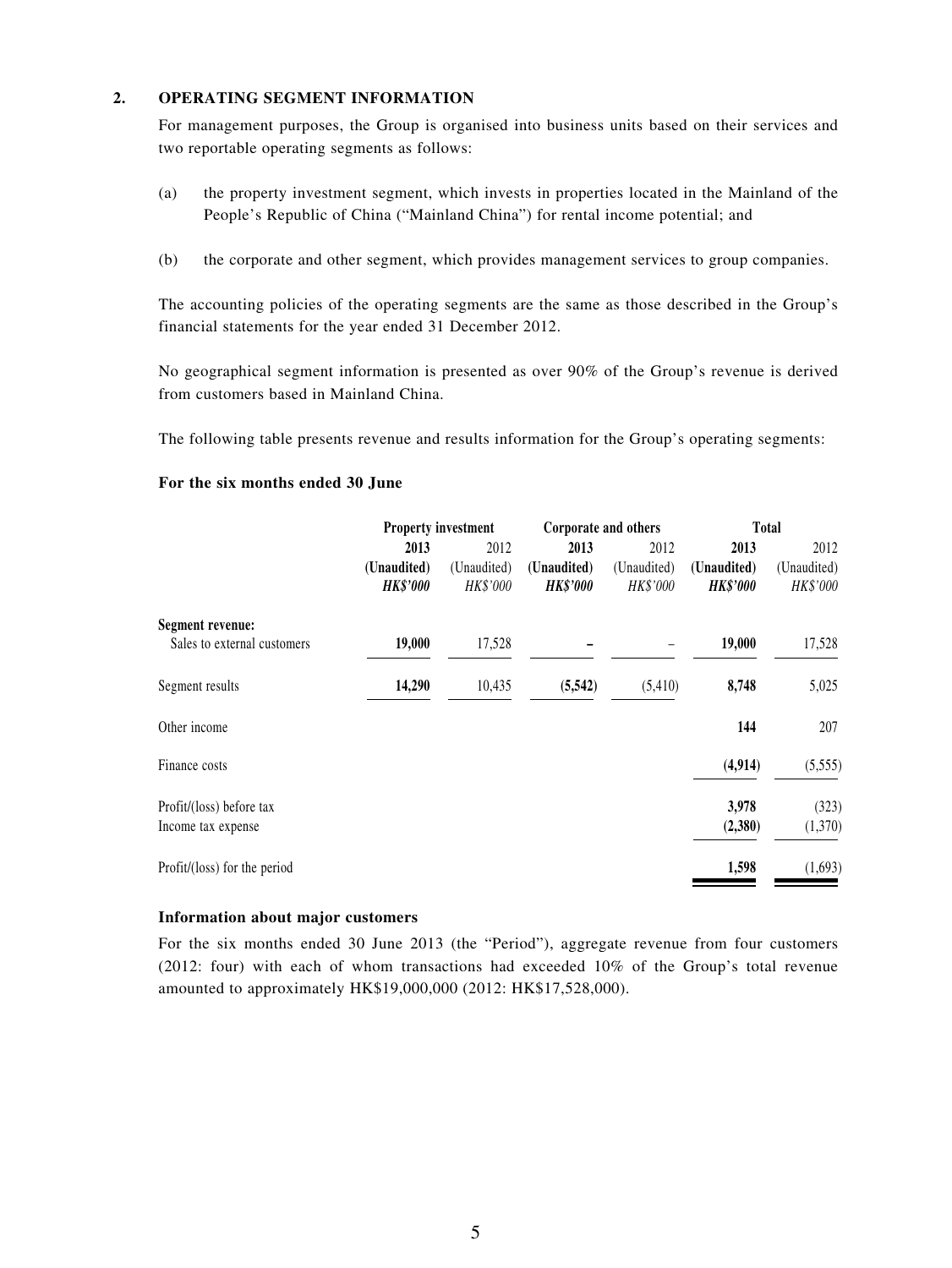#### **3. FINANCE COSTS**

|                      | For the six months |                 |  |
|----------------------|--------------------|-----------------|--|
|                      | ended 30 June      |                 |  |
|                      | 2013               | 2012            |  |
|                      | (Unaudited)        |                 |  |
|                      | <b>HK\$'000</b>    | <b>HK\$'000</b> |  |
| Interest on:         |                    |                 |  |
| Bank loans           | 1,773              | 2,459           |  |
| Finance lease        | 14                 | 19              |  |
| Loan from a director | 3,127              | 3,077           |  |
|                      | 4,914              | 5,555           |  |

#### **4. PROFIT/(LOSS) BEFORE TAX**

The Group's profit/(loss) before tax is arrived at after charging/(crediting):

|                   |                 | For the six months<br>ended 30 June |  |  |
|-------------------|-----------------|-------------------------------------|--|--|
|                   | 2013            | 2012                                |  |  |
|                   | (Unaudited)     | (Unaudited)                         |  |  |
|                   | <b>HK\$'000</b> | HK\$'000                            |  |  |
| Depreciation      | 271             | 305                                 |  |  |
| Interest income   | (35)            | (16)                                |  |  |
| Net rental income | (19,000)        | (17,528)                            |  |  |
|                   |                 |                                     |  |  |

#### **5. INCOME TAX EXPENSE**

|                           | For the six months |             |  |
|---------------------------|--------------------|-------------|--|
|                           | ended 30 June      |             |  |
|                           | 2013               | 2012        |  |
|                           | (Unaudited)        | (Unaudited) |  |
|                           | <b>HK\$'000</b>    | HK\$'000    |  |
| Provision for the period: |                    |             |  |
| Elsewhere                 | 2,380              | 1,370       |  |

No provision for Hong Kong profits tax had been made as the Group did not generate any taxable profits in Hong Kong during the Period (2012: Nil).

Taxes on profits assessable elsewhere have been calculated at the rates of tax prevailing in the countries in which the Group operates, based on existing legislation, interpretations and practices in respect thereof. The subsidiaries established in Mainland China are subject to income taxes at the rate of 25% (2012: 25%).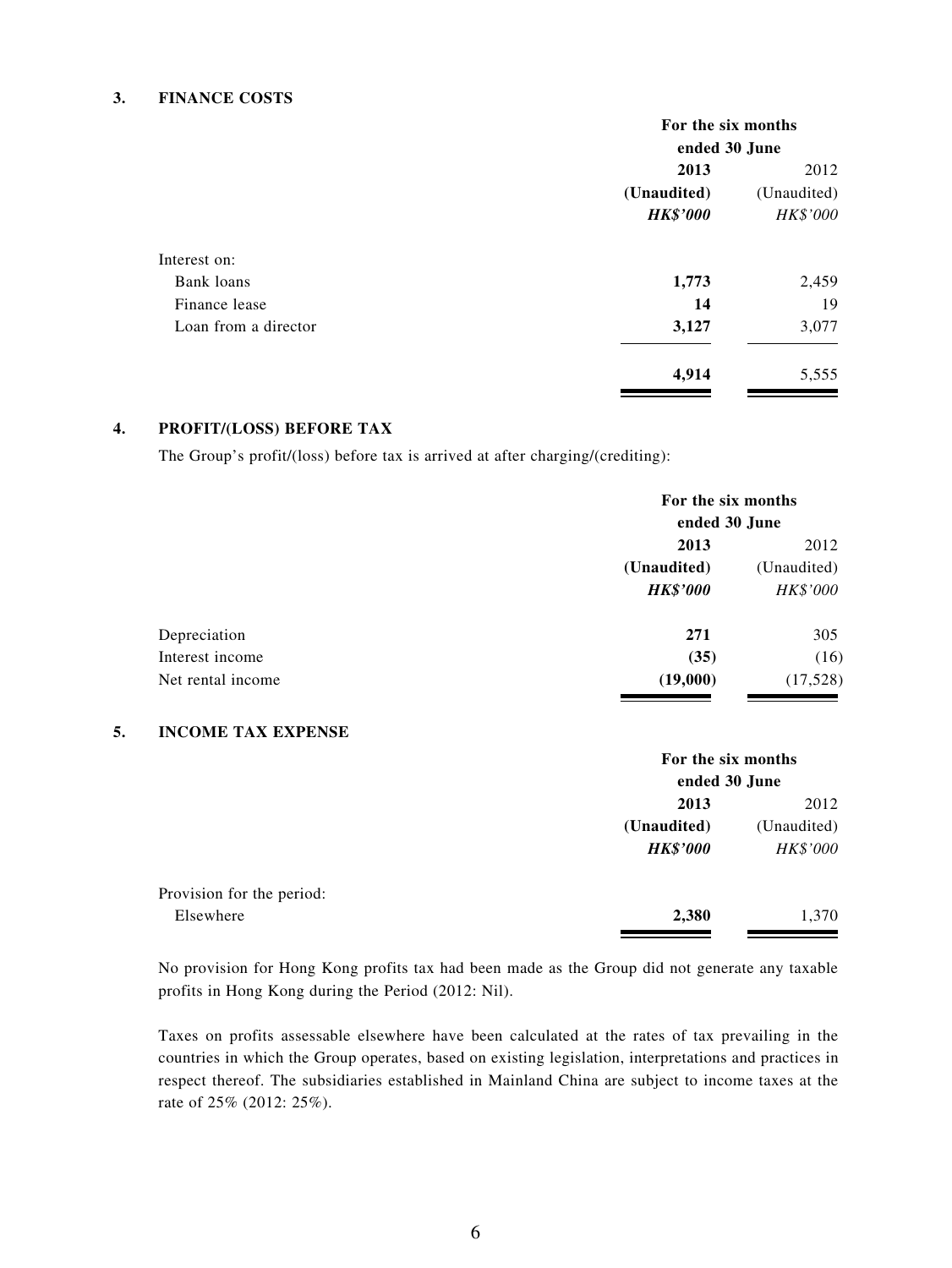#### **6. INTERIM DIVIDEND**

The Directors do not recommend the payment of an interim dividend for the Period (2012: Nil).

#### **7. LOSS PER SHARE ATTRIBUTABLE TO ORDINARY EQUITY HOLDERS OF THE COMPANY**

The calculation of basic loss per share for the Period is based on the loss attributable to ordinary equity holders of the Company of HK\$1,303,000 (2012: HK\$4,774,000) and the weighted average number of 151,404,130 (2012: 151,404,130) ordinary shares in issue during the Period.

During the six months ended 30 June 2013 and 2012, the Group had no potentially dilutive ordinary shares in issue.

#### **8. TRADE RECEIVABLES**

An aged analysis of the Group's trade receivables at the end of the reporting period is as follows:

|                 | 30 June 2013    |             | 31 December 2012 |           |  |
|-----------------|-----------------|-------------|------------------|-----------|--|
|                 |                 | (Unaudited) |                  | (Audited) |  |
|                 | <b>HK\$'000</b> | $\%$        | <b>HK\$'000</b>  | $\%$      |  |
| Within 6 months | 14,577          | <b>100</b>  | 12.482           | 100       |  |

The Group generally grants a credit term of 3 months to 12 months to its customers.

The age of the Group's trade receivables is based on the date of recognition of turnover and the due date of instalments as stipulated in the sale contracts. The Group does not hold any collateral or other credit enhancements over its trade receivable balances. Trade receivables are non-interestbearing.

#### **9. TRADE PAYABLES**

An aged analysis of the Group's trade payables at the end of the reporting period is as follows:

|                  | 30 June 2013<br>(Unaudited) |      | 31 December 2012<br>(Audited) |      |
|------------------|-----------------------------|------|-------------------------------|------|
|                  | <b>HK\$'000</b>             | $\%$ | HK\$'000                      | $\%$ |
| Within 1 year    | 2,380                       | 91   | 3,187                         | 93   |
| More than 1 year | 244                         | 9    | 242                           | 7    |
|                  | 2,624                       | 100  | 3,429                         | 100  |

The age of the Group's trade payables is based on the dates of the goods received or services rendered. The trade payables are non-interest-bearing.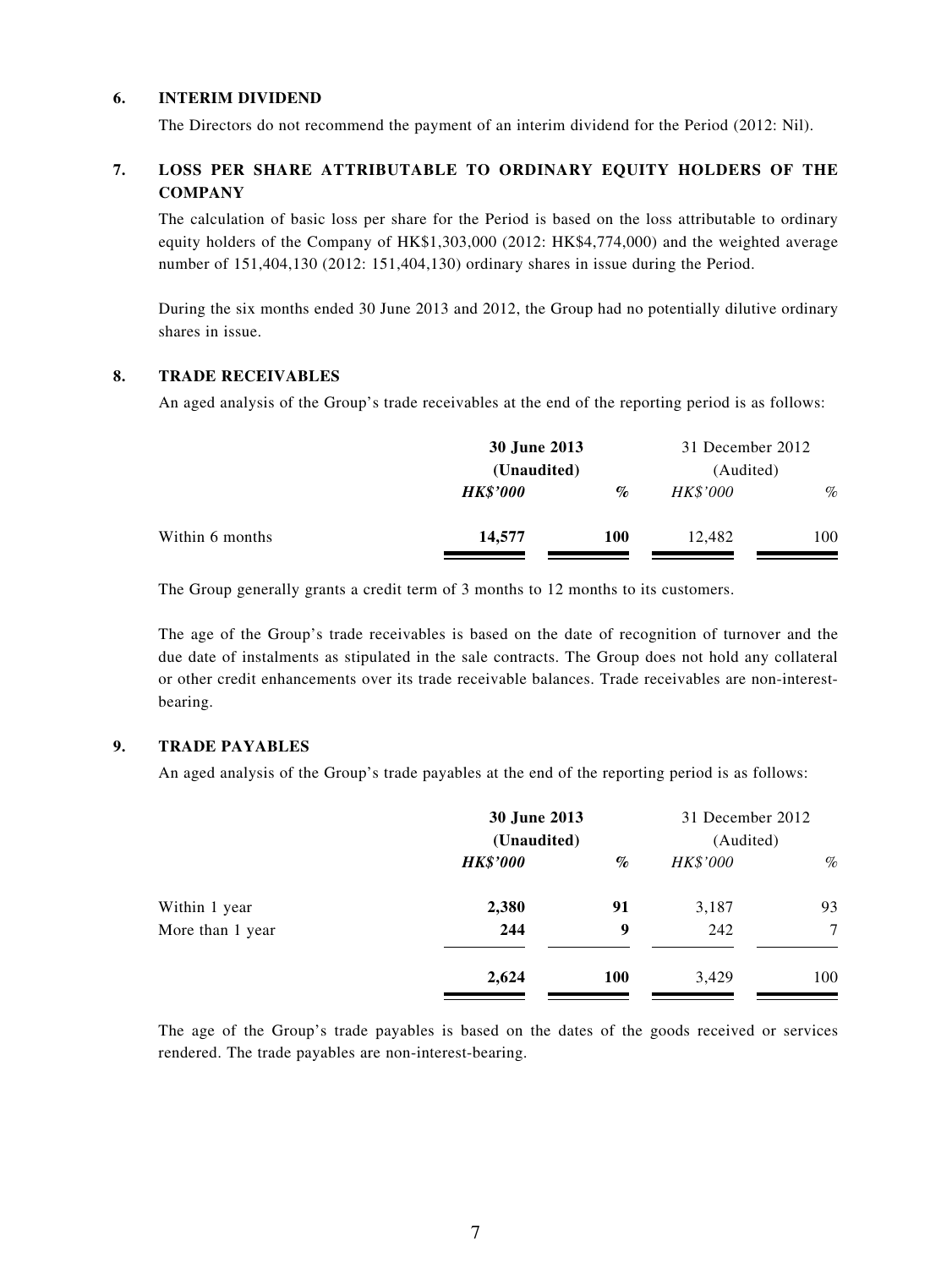### **REVIEW OF RESULTS**

The Group's consolidated turnover for the Period was HK\$19.00 million, which is almost the same level compared with the same period last year (30 June 2012: HK\$17.53 million). The Group's profit for the Period was HK\$1.60 million (30 June 2012: loss of HK\$1.69 million), which was mainly attributable to the increase in revenue from HK\$17.53 million to HK\$19.00 million and decrease in administrative expenses from HK\$12.50 million to HK\$10.25 million during the Period. The Group's loss attributable to equity shareholders was HK\$1.30 million for the Period (30 June 2012: HK\$4.77 million).

### **BUSINESS REVIEW**

The Company is an investment holding Company. Its subsidiaries are principally engaged in property investment and development in Mainland China and has two property interests, one in Chongqing (重慶市) and the other in Guangzhou (廣州市).

Guang Yu Square (港渝廣場), a 16-storey plus a basement commercial building, is situated at the most prime commercial area at Chaotianmen (朝天門), Yuzhong District (渝中區), Chongqing (重慶市). Chaotianmen is one of the major clothing wholesale points in Chongqing while Guang Yu Square is the most popular clothing and footwear wholesale centre in the region. The Group has 100% interest in 7 floors of and 60% interest in the basement of Guang Yu Square with a total gross floor area of approximately 26,500 sq.m. and all of them are almost fully let.

The property interest in Guangzhou (廣州市) is situated at the most prime commercial area in Yuexiu District (越秀區) with a total site area of approximately  $22,800$  sq.m. It is planned that the development site will be developed into a versatile grade A commercial building complex with wholesale and exhibition hall facilities having a total area of approximately 234,000 sq.m. and with an objective to be the landmark of the Yuexiu District. The development site is comprised of three contiguous land parcels located at the east of Jiefang Road South (解放南路), to the south of Daxin Road (大 新路), to the north of Yede Road (一德路) and to the west of Xieen Road (謝恩里), Yuexiu District and is wholly owned by Guangzhou Zheng Da Real Estate Development Company Limited (廣州市正大房地產開發有限公司) ("Guangzhou Zheng Da") which in turn Zheng Da Real Estate Development Co, Ltd. ("Zheng Da") (a Hong Kong incorporated private company controlled by the Company's largest single shareholder and its associates) has 100% interest.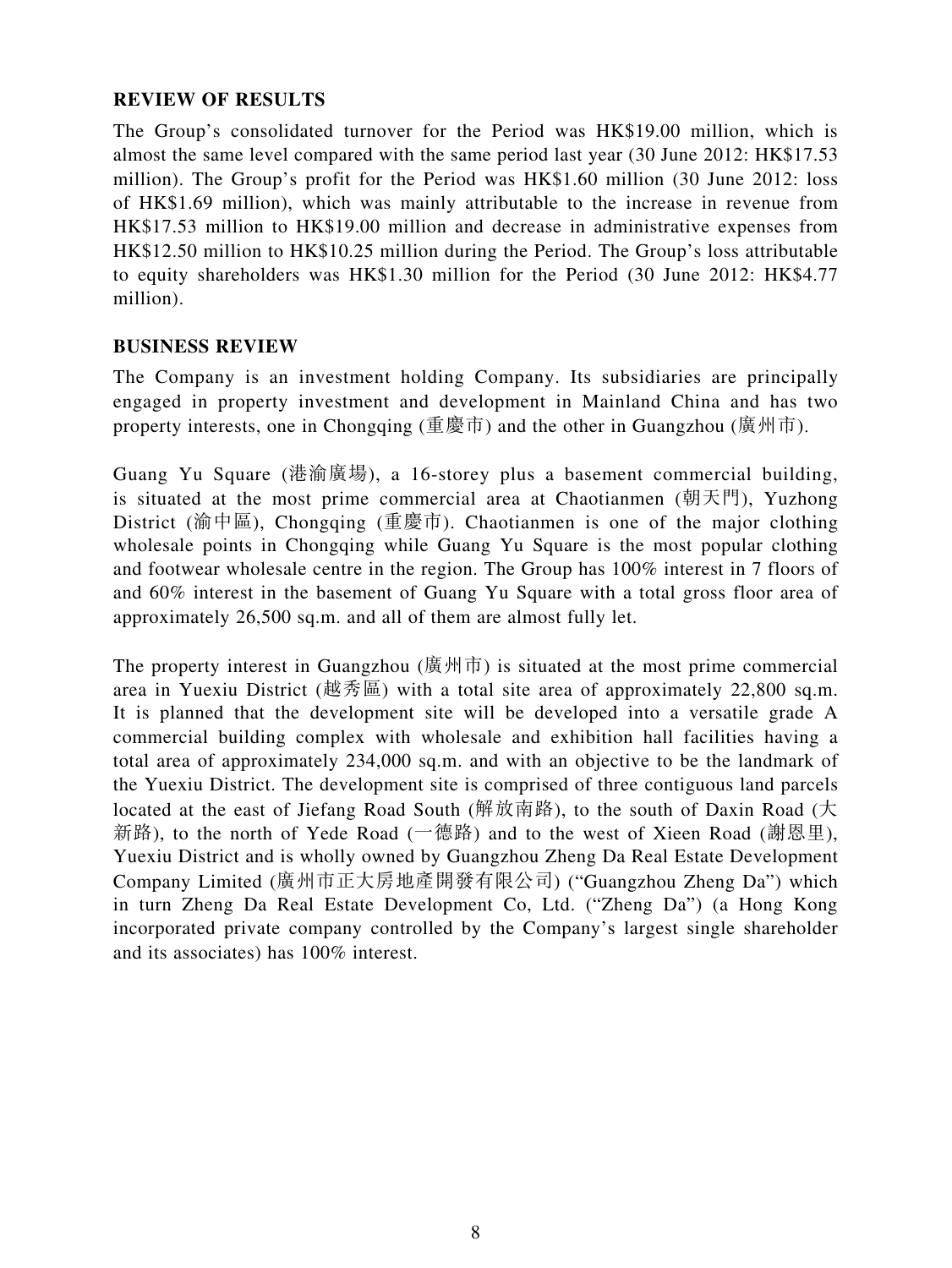Guangzhou Zheng Da was set up as a Sino-foreign joint venture by Zheng Da as the foreign partner and a third party as the Sino partner in Guangzhou in December 1993. Since its formation the Sino partner has not provided any capital or management support to Guangzhou Zheng Da to a material extent. Pursuant to the terms of the Enforcement Rules of the Joint Venture Agreement (合作合同實施細則) (the "Enforcement Rules") executed in 1994, the Sino partner agreed to surrender its entire interest in Guangzhou Zheng Da except those benefits specified in the Enforcement Rules and therefore Zheng Da assumed 100% interest in Guangzhou Zheng Da.

The Group acquired an 25% indirect interest in Zheng Da in December 2007 while the remaining 75% interest to be completed by the Group not later than 30 June 2014 at an aggregate consideration of RMB1,361,100,000 (approximately HK\$1,714,986,000). Details of the intended acquisition, including terms and conditions, consideration and settlement mechanism, and their amendments thereafter were disclosed in the Company's circular dated 26 November 2007 and the Company's announcements dated 31 March 2009, 29 June 2009, 17 December 2009, 22 June 2010, 24 June 2011, 28 June 2012 and 26 June 2013 (primarily refers to the deferment of the long stop date for completion of the acquisition from 31 March 2009 to 30 June 2014).

The development project was initially planned to be completed within a period of 15 years but its progress was interrupted by the modifications of municipal planning in the region from time to time in the past years. Pursuant to the terms of the relevant joint venture agreement, the joint venture period of Guangzhou Zheng Da is from 31 December 1993 to 31 December 2008 and can be further extended at the request of either foreign or sino partner upon maturity. In December 2008, both Guangzhou Zheng Da and its foreign partner, Zheng Da, agreed to extend the joint venture period by 15 years with effect from 1 January 2009 in accordance with the provisions of the articles of Guangzhou Zheng Da but 越秀房地產開發經營公司 ("越房國企"), its sino partner, had become dormant a couple of years ago and therefore its consent could not be obtained. On the other hand, it appeared that another enterprise named 越秀房地產 開發經營有限公司 ("越房私企"), a privately owned enterprise which acquired certain assets (but not included any interest in Guangzhou Zheng Da (if any)) from 越房國 企 some years ago, claimed that it had taken up the interest in Guangzhou Zheng Da (if any) from 越房國企, but that was not the case. As such, In late December 2008, Guangzhou Zheng Da, served a writ against 越房私企 at the Yuexiu District People's Court (越秀區人民法院) demanding for confirmation of disqualification of 越房私  $\hat{\Phi}$  from the sino partnership (if any) of the subject sino-foreign joint venture. The relevant judgment was issued in July 2009 with rulings endorsing the forfeiture of the partnership qualification and legal entitlements of 越房私企 in the joint venture. 越房  $\mathcal{R} \hat{\mathcal{L}}$  then filed an appeal petition (the "Appeal") at the Guangzhou Municipal Middle People's Court (廣州市中級人民法院) (the "Guangzhou Court") in August 2009. A court hearing was made in October 2009 and no further hearings had been made since then. Both Guangzhou Zheng Da and Zheng Da have not yet received a valid judgement in writing issued by the Guangzhou Court in accordance with the relevant PRC laws and due judicial procedures. Further details about the developments of and events incidental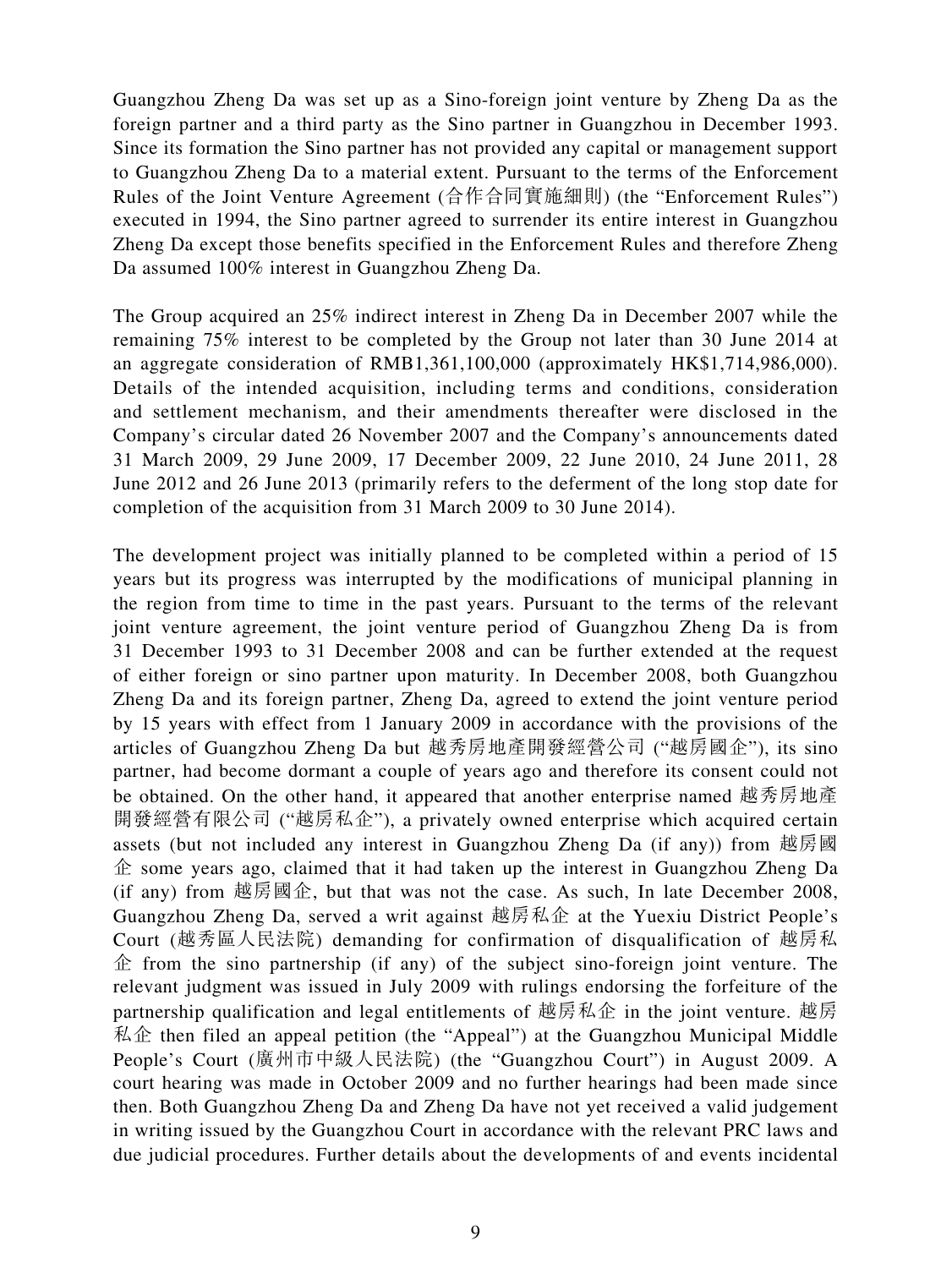to the Appeal were disclosed in the Company's announcement dated 25 March 2013. Both Guangzhou Zheng Da and Zheng Da are looking forward to receiving a formal and legally valid verdict, notice or directive in relation to the Appeal to be granted by the Guangzhou Court or its higher court in accordance with the relevant PRC laws and due judicial procedures. Taking into account the latest rulings granted by the Yuexiu District People's Court in July 2009, the facts and legal grounds substantiated at the first hearing of the Appeal, and the opinion given by the PRC legal counsels and advisors, the Group remains optimistic in obtaining a favourable judgement in the Appeal. Details of the developments of the Appeal were disclosed in the Company's announcement dated 26 June 2013 and Company's 2012 annual report.

Pending for re-developing into a commercial complex, the development site is presently comprised of a 2-storey non-permanent commercial podium and a car park for loading and offloading inventory. With a history of over one century for footwear business in the area surrounding the development site, the commercial podium is the most popular footwear wholesale centre in Guangzhou.

### **FINANCIAL REVIEW**

### **Liquidity and financial resources**

The Group generally financed its businesses with internally generated cash flows and banking facilities during the Period. Cash and bank balances of the Group as at 30 June 2013 amounted to HK\$26.80 million (31 December 2012: HK\$24.78 million). As at 30 June 2013 and 31 December 2012, there were no pledged deposits.

As at 30 June 2013, the Group had outstanding borrowings of approximately HK\$135.97 million (31 December 2012: HK\$138.24 million) comprising interest-bearing bank loans amounted to HK\$54.92 million (31 December 2012: HK\$57.74 million), finance lease payable amounted to HK\$0.44 million (31 December 2012: HK\$0.53 million), and loan from a director amounted to HK\$80.61 million (31 December 2012: HK\$79.97 million). Of the Group's interest-bearing bank loans, 14%, 15%, 49% and 22% respectively were repayable within one year or on demand, in the second year, in the third to fifth years, inclusive and beyond five years.

As at 30 June 2013, the secured bank loans of HK\$54.92 million (31 December 2012: HK\$57.74 million) and the finance lease payables of HK\$0.44 million (31 December 2012: HK\$0.53 million) of the Group bore interest at floating interest rate and fixed interest rate, respectively. The secured bank loan of HK\$12.67 million (31 December 2012: HK\$13.86 million) and finance lease payables of the Group are denominated in Hong Kong dollars. HK\$42.25 million (31 December 2012: HK\$43.88 million) of the secured bank loans are denominated in Renminbi.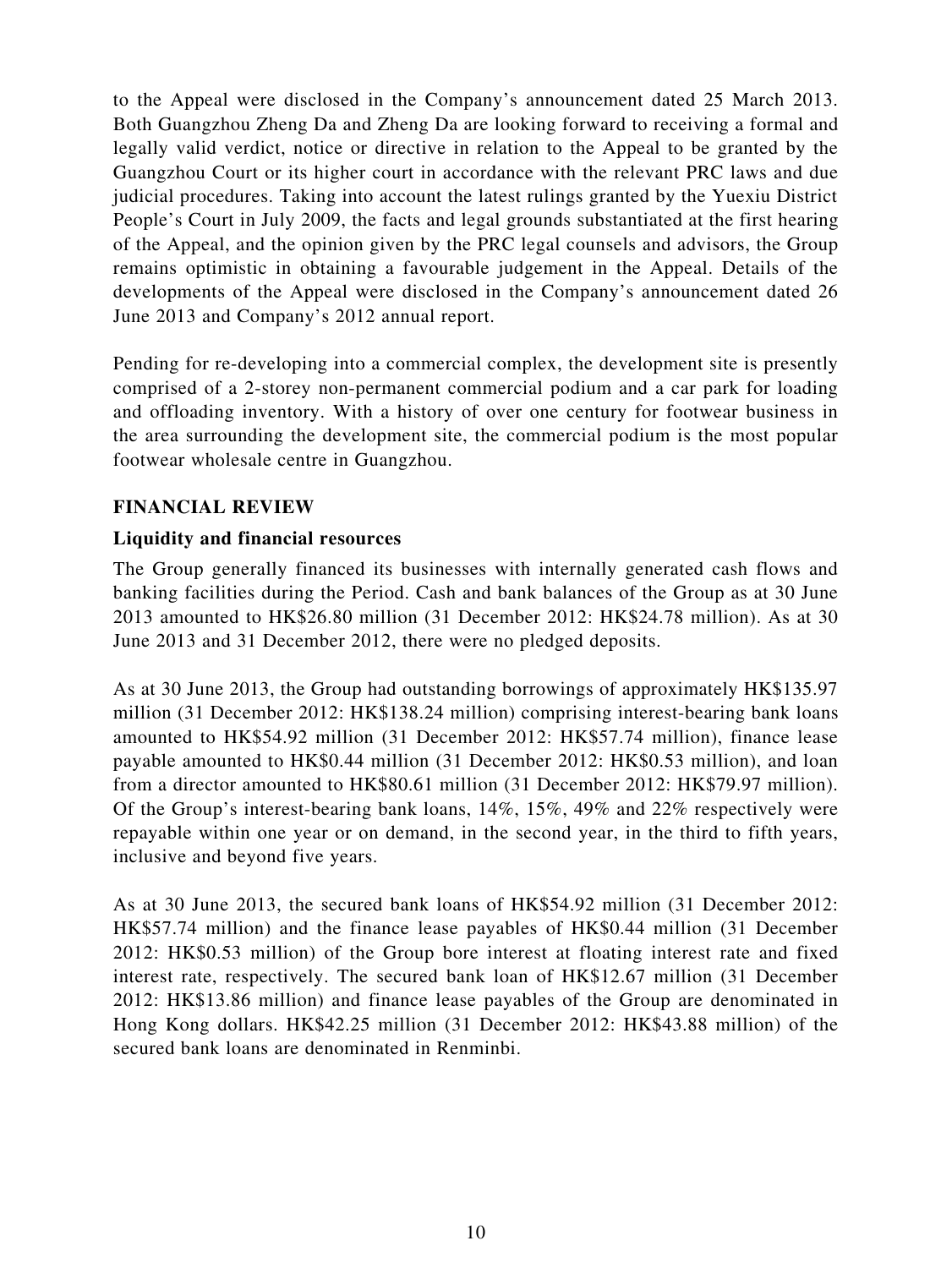The Group's gearing ratio as at 30 June 2013 was 0.04 (31 December 2012: 0.04), calculated based on the Group's interest-bearing bank and other borrowings and loan from a director of HK\$135.97 million (31 December 2012: HK\$138.24 million) over total assets of HK\$3,839.19 million (31 December 2012: HK\$3,804.36 million). The Group's gearing was maintained at a relatively low level during the Period.

### **Currency structure**

The Group had limited exposure to foreign exchange rate fluctuations as most of its transactions, including borrowings, were mainly conducted in Hong Kong dollars or Renminbi and the exchange rates of these currencies were relatively stable throughout the Period.

### **Pledge of assets**

The Group had utilized bank loan facilities amounting to approximately HK\$54.92 million (31 December 2012: HK\$57.74 million) as at 30 June 2013. The loans were charged by the Group's investment properties and corporate guarantee executed by the Company.

### **Contingent liabilities**

As at 30 June 2013, guarantees given for mortgage loans granted by banks to certain purchasers of the Group's properties amounted to HK\$0.14 million (31 December 2012: HK\$0.14 million).

# **EMPLOYEES AND REMUNERATION POLICY**

The total staff cost for the Period was HK\$2.27 million. The Group employed about 20 full time staff in Hong Kong, Chongqing and Guangzhou as at 30 June 2013. Employees are remunerated according to the nature of their job and market trend, with built-in merit components incorporated in the annual increment to reward and motivate individual performance. In Chongqing and Guangzhou, the Group provided staff welfare and bonuses to its employees in accordance with the prevailing labour law. In Hong Kong, other staff benefits included medical schemes, Mandatory Provident Fund Scheme and employee share option scheme.

### **PROSPECTS**

Despite the State Council has been taking stricter measures to cool down the booming property market in most cities, the Group remains optimistic in the development potential and prospects of the property market in Mainland China in the medium to long term spectrum. The Group also considers that the location spread of its investment property projects in Chongqing, the capital city of the western China, and Guangzhou, the capital city of the southern China, may, to a better extent, diversify the business risks of different economic magnitude of the two regions. As such, the investment properties in Chongqing and Guangzhou generated about 44% and 56% of the Group's total revenue respectively during the year under review.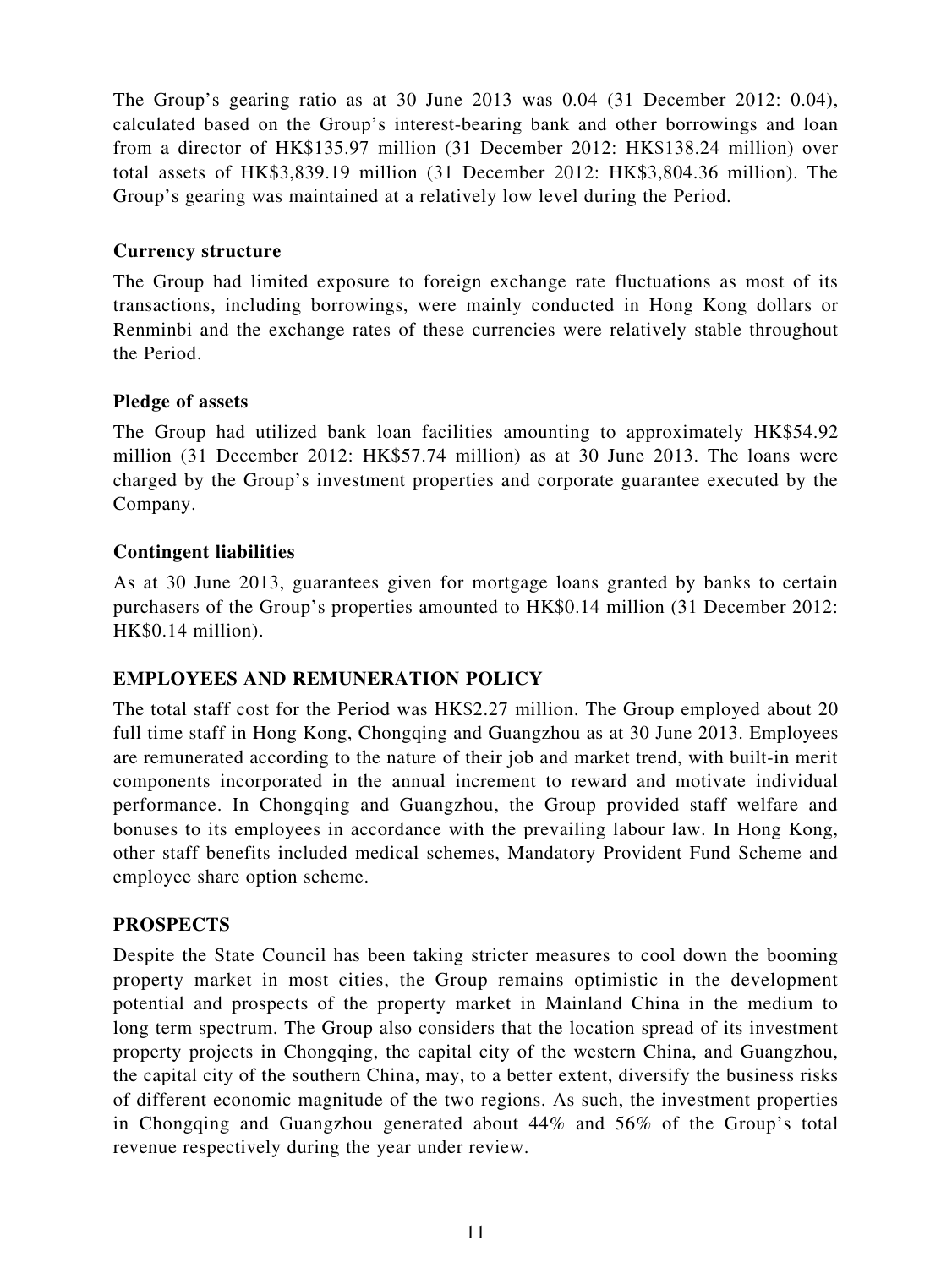The Group expects that the investment potential of the Guang Yu Square (港渝廣場) will be further improved in the medium term, as the Chongqing Municipal Government has been undergoing a major urban re-development (城市改造工程) at Chaotinanmen (朝天門) so that most old and poorly managed buildings surrounding the Guang Yu Square will be demolished in coming years. To couple with this major urban redevelopment, the Group is refurbishing the Guang Yu Square to upgrade its facilities and exterior design.

The development project in the Yuexiu District (越秀區), Guangzhou (廣州市) was intended to be completed in 2015 but the construction schedule has been deferred pending the outcome of rulings of the Appeal. Meantime, the non-permanent commercial podium at the development site continues to operate as a footwear wholesale centre and to contribute 56% of the Group's total revenue.

Following the re-shuffle of the President and members of the State Council of China in early 2013, it is anticipated that many fiscal and monetary policies will be initiated in coming years in order to maintain an acceptable level of economic growth in Mainland China. This may help to alleviate the extremely tight money flow in the market regardless of the Government's determination on combating property prices.

However, with the market expectation of ceasing the quantitative easing polices from the United States within a short period of time, the trend of increase rate in the coming years will be probably in an upward direction and the property market will be likely to have a negative impact.

Having considered these matters, the Directors will keep on a cautious approach in its property development projects on hand and re-mapping its business directions for the coming three years and are of the view that the Group should diversify its business. It is foreseen that the engagement in renewable energy and related industries will be a new business model all over the world in the forthcoming years.

Given the strong asset backing and low gearing ratio for the Group's financial position, the Group may take on these advantages to explore new business opportunities in 2013 and 2014. The Directors will also strengthen its management expertise and redeploy the Group's resources for meeting these new challenges.

Looking ahead, the Directors are confident and optimistic about the Group's future prospects.

# **CODE ON CORPORATE GOVERNANCE PRACTICE**

In the opinion of the Directors, the Company complied with the Code on Corporate Governance Practice (the "Code") as set out in Appendix 14 of the Listing Rules from time to time throughout the Period, except for the following deviation: